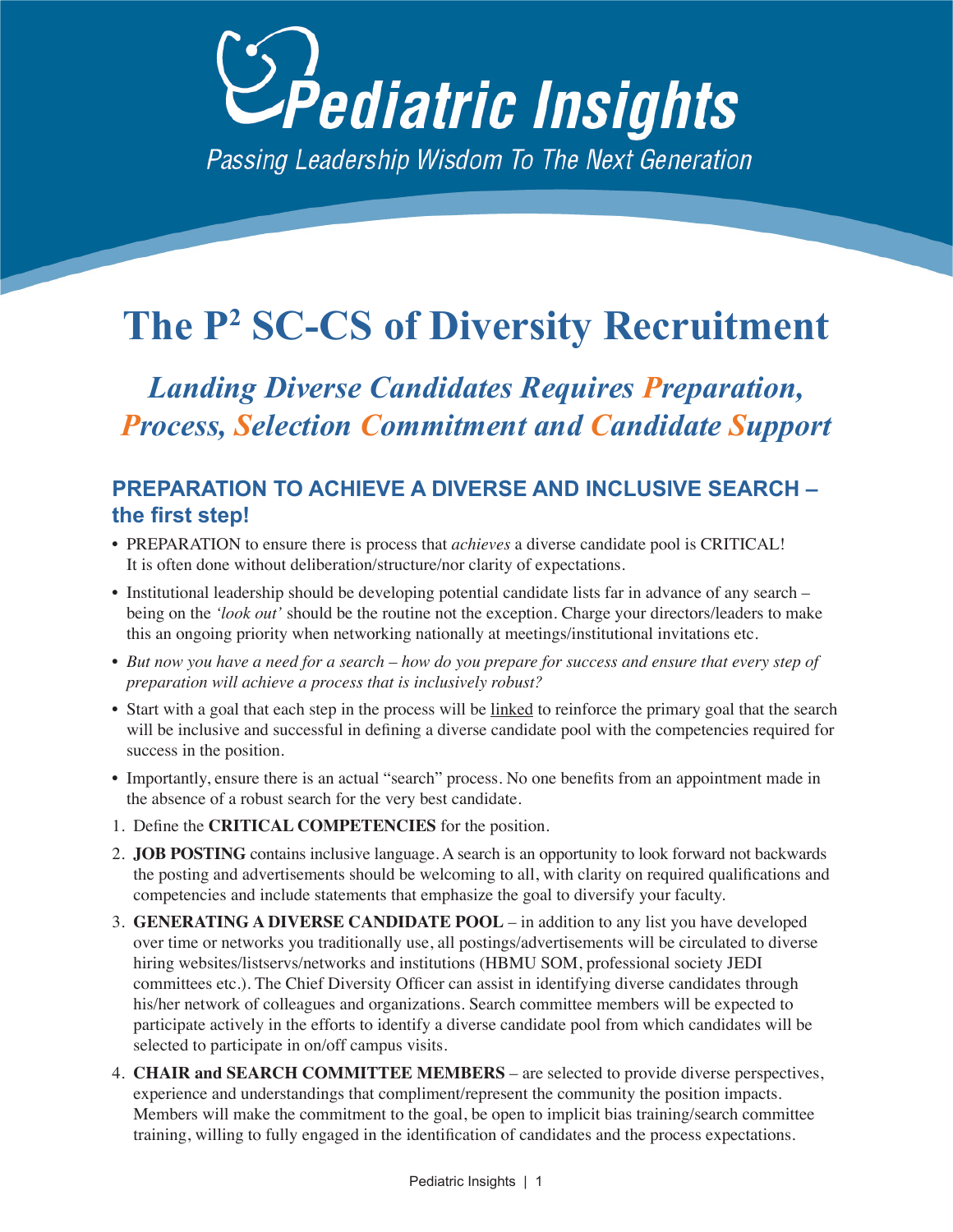- 5. **SEARCH COMMITTEE EXPECTATIONS** The CHAIR/Dean/institutional leadership charging the search will: set member expectations; define expectations for attendance; the process to ensure confidentiality; specific actions to ensure an inclusive process; define how consensus will be achieved (open or confidential) and the rules of engagement; how member power dynamics will be mitigated; the use of voting/absentee contributions; use of email; meeting debriefing process and strategies to minimize bias. The committee will set meetings dates in advance (including planned timing for candidate interviews). Each meeting will have a defined agenda circulated in advance of the meeting. All assigned actions will be reported out (member work completed for each meeting, update on candidate pool etc.). The Chair will also define the administrative record keeping chain of command and processes that will ensure the confidentiality of all conversations/documents generated.
- 6. **ADMINISTRATIVE INTEGRITY** all candidates will be treated in a welcoming, equitable, and confidential manner. They will be properly and similarly prepared for all meetings/interviews and interactions with the search committee and individuals invited to be part of the interview process. They will be given clear expectations regarding the search process timelines and expectations regarding follow up. The Chair and/or members of the search committee or admin lead will be responsible in providing timely updates as the process proceeds (to key stakeholders, the candidates and administrative leadership). Importantly, the individual(s) responsible and the process for solicitation of references should be defined early and no search committee member should contact members of the home department for references. This undermines the integrity of the process and the needed confidentiality for candidates and the search overall.
- 7. **INTERVIEW QUESTIONS** are developed to align with the critical competencies of the position/ desired qualifications and must include questions that draw out candidate experience in advancing an inclusive and diverse community.

## **Example Candidate Questions on Diversity:**

- 1. What does it mean for you to have a commitment to diversity?
- 2. How has your background and experiences prepared you to be effective in this position at our institution that values diversity, inclusion and equity?
- 3. Give an example of a time when you had to take responsibility for an action that may have been viewed or could have been viewed as offensive. What specific actions did you take?
- 4. Has diversity influenced your teaching or advising styles? And if so how?
- 5. What do you see as the most challenging aspects of leading in an increasingly diverse academic community? What actions would you take to meet these challenges?

*Candidate Topic Questions that are NEVER ok: Age, height, weight, sexual orientation, sex and gender orientation, marital status, personal finances, political affiliation, race or color, religion, military status, children nor family planning.*

8. **CANDIDATE EVALUATION FORM** – will link to the critical competencies and be developed to minimize bias and equitably assess each candidate. Strengths are identified first in all steps of the evaluation process followed by specific areas that a candidate may have insufficient experience/expertise with a core competency. Any areas a candidate is scored differently are discussed in the context of making sure no inherent bias has influenced an evaluation.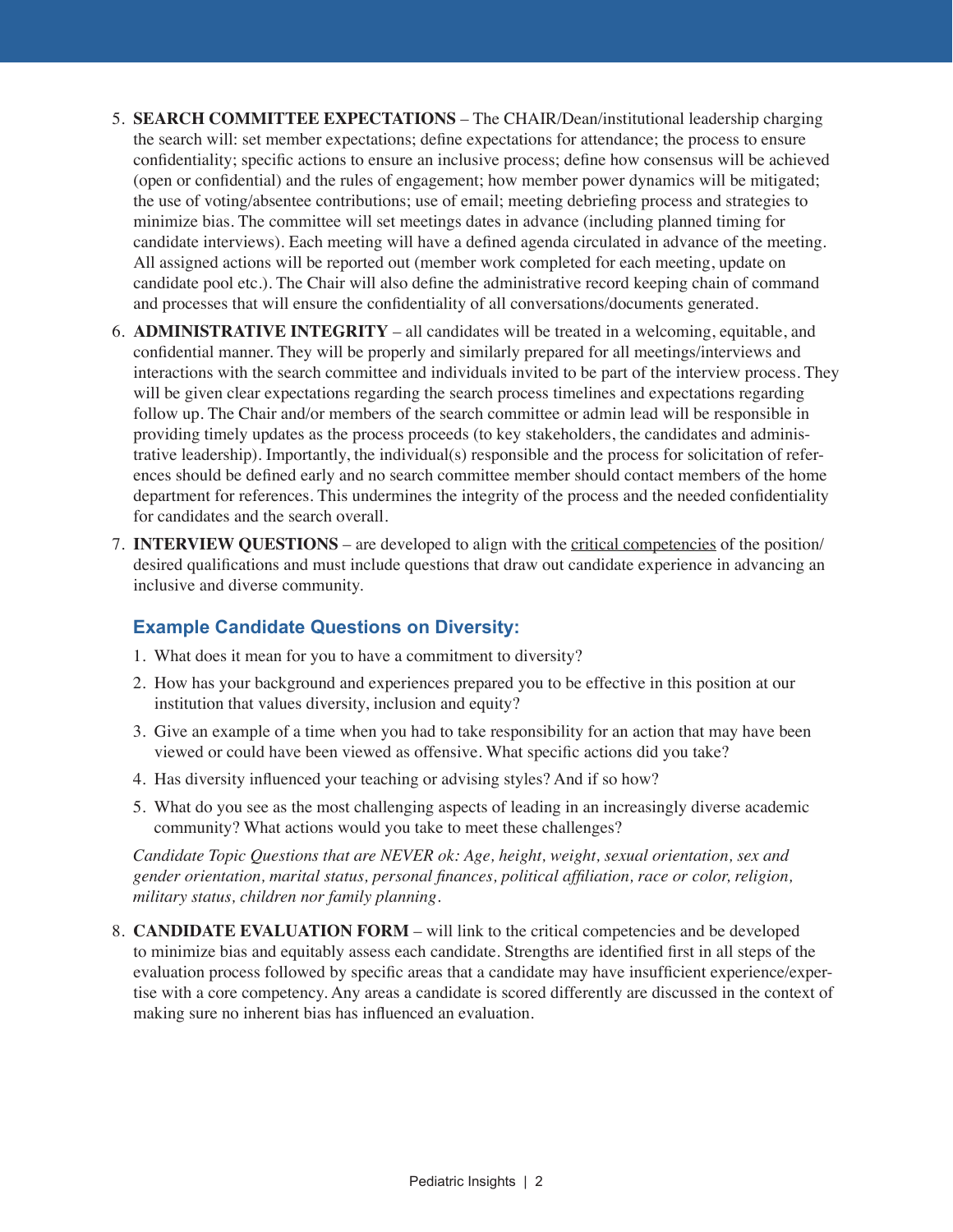## **PROCESS to Ensure an INCLUSIVE, FAIR and DIVERSE CANDIDATE SHORT LIST:**

- 9. **CAMPUS VISITS** are consistent and fair.
	- A. Information Packet Position Description/Institutional Descriptions/Websites/Map/Committee Members and Background, Schedule etc. are distributed in advance of the visit.
	- B. Instruction Packet a useful addition to the information packet is a set of instructions to help candidates prepare for their visit. Descriptions of the expectations for the job talk research presentation/ (length, question period etc.) forum/expected attendees, who will moderate/who will escort etc.
	- C. Standardize all scheduled interactions for time. Treat internal and external candidates the same.
	- D. Ensure interviewers are prepared and professional, that they represent the diversity of the community and academic responsibilities of the position.
	- E. All committee members should attend job talks/research presentations.
	- F. Committee members should refrain from discussing candidates outside of the full member meetings and as noted above should never solicit references independent of the direction of the search chair.
	- G. References should be solicited either prior to campus visits or soon after so this information is available for final candidate rankings. Candidates should provide reference contacts and confirm the timing of the solicitation. This enables candidates time to speak with referees prior to contact.
	- H. The committee chair should seek input from all interviewers immediately following the visit using the evaluation form developed for the position.

#### **Interview:**

- 1. Be professional from start to finish especially important for any member who may know/have worked with a candidate previously and equally so for internal candidates.
- 2. Assign questions to members who will ask all candidates the same questions in the same order.
- 3. Customized questions can be important to emphasize search members understanding of a candidate's portfolio and to amplify candidate qualifications/experience.
- 4. Avoid inclusion of any materials not part of the 'official candidate' requested dossier.
- 5. Provide candidates an opportunity to share brief introductory comments and time at the conclusion of the interview to ask their questions.

*Importantly, candidates are interviewing you – their experiences good, bad or indifferent are remembered and often shared for years to come. Everyone involved must understand and appreciate their responsibilities to ensure the integrity of the process and experience.* 

### 10. **CANDIDATE SELECTION REQUIRES COMMITMENT:**

- 1. Review the Critical Competencies for the position.
- 2. Provide each member an opportunity to provide a priority ranking of candidates interviewed (example):
	- Highly Qualified,
	- Qualified
	- Important Qualifications but does not meet all Competency Requirements
- If possible, this ranking should be done anonymously so that rankings are not influenced unduly by member power positions/bias etc.